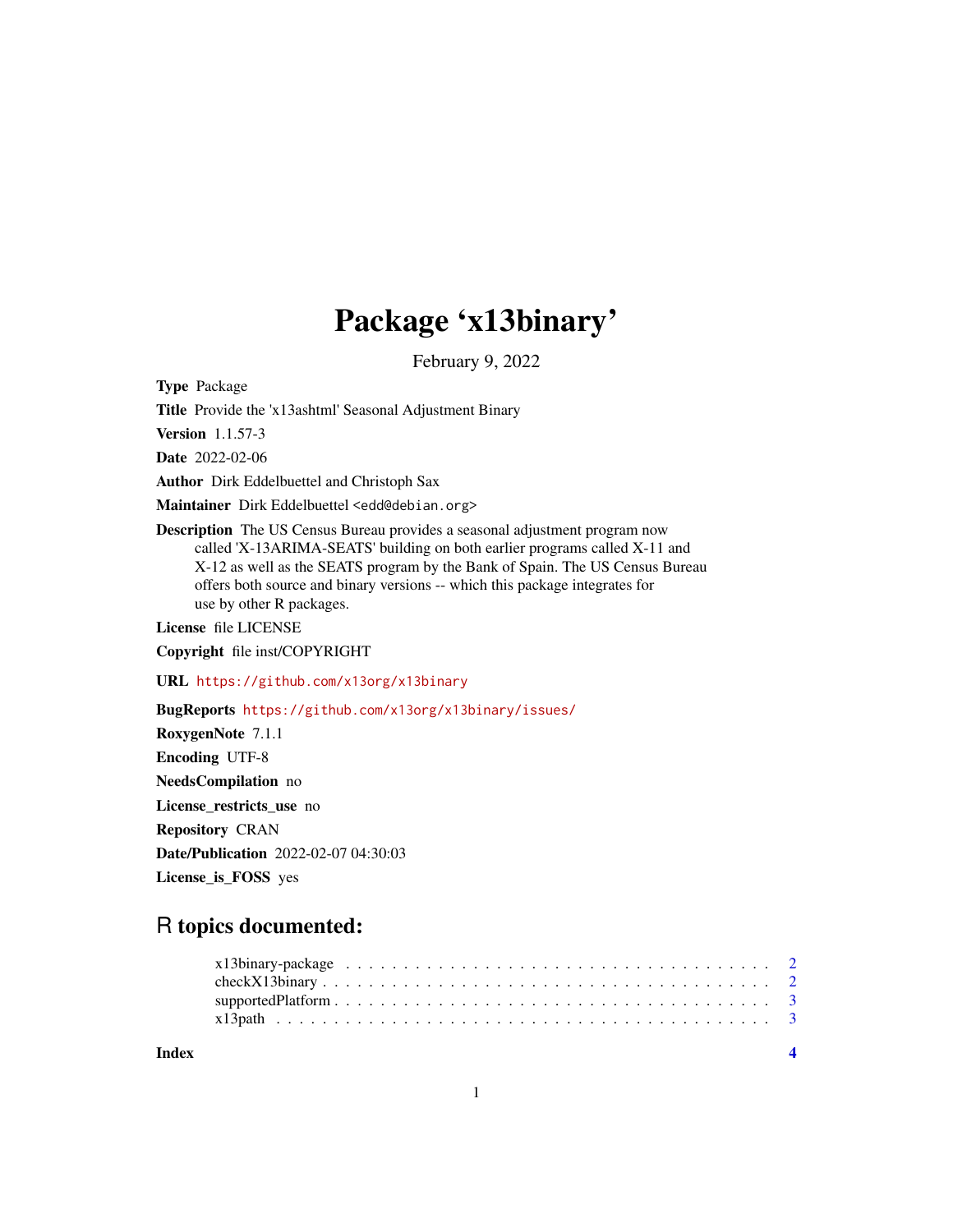<span id="page-1-0"></span>

#### Description

The US Census provides a seasonal adjustment program now called 'X-13ARIMA-SEATS' building on both earlier Census programs called X11 and X12 as well as the SEATS program by the Bank of Spain. Census offers both source and binary versions. This package integrates these for use by other R packages.

#### Author(s)

Dirk Eddelbuettel <edd@debian.org> and Christoph Sax

#### References

<https://www.census.gov/data/software/x13as.X-13ARIMA-SEATS.html>

checkX13binary *Check if X-13ARIMA-SEATS Runs Properly*

#### Description

Performs a test run of X-13ARIMA-SEATS. Fails if no output is produced.

#### Usage

checkX13binary(fail.unsupported = FALSE, verbose = TRUE)

#### Arguments

| fail.unsupported |  |  |                                                                      |
|------------------|--|--|----------------------------------------------------------------------|
|                  |  |  | logical, whether being on an unsupported platform leads to an error. |
|                  |  |  |                                                                      |

verbose logical, should a message be returned on success?

#### Examples

checkX13binary()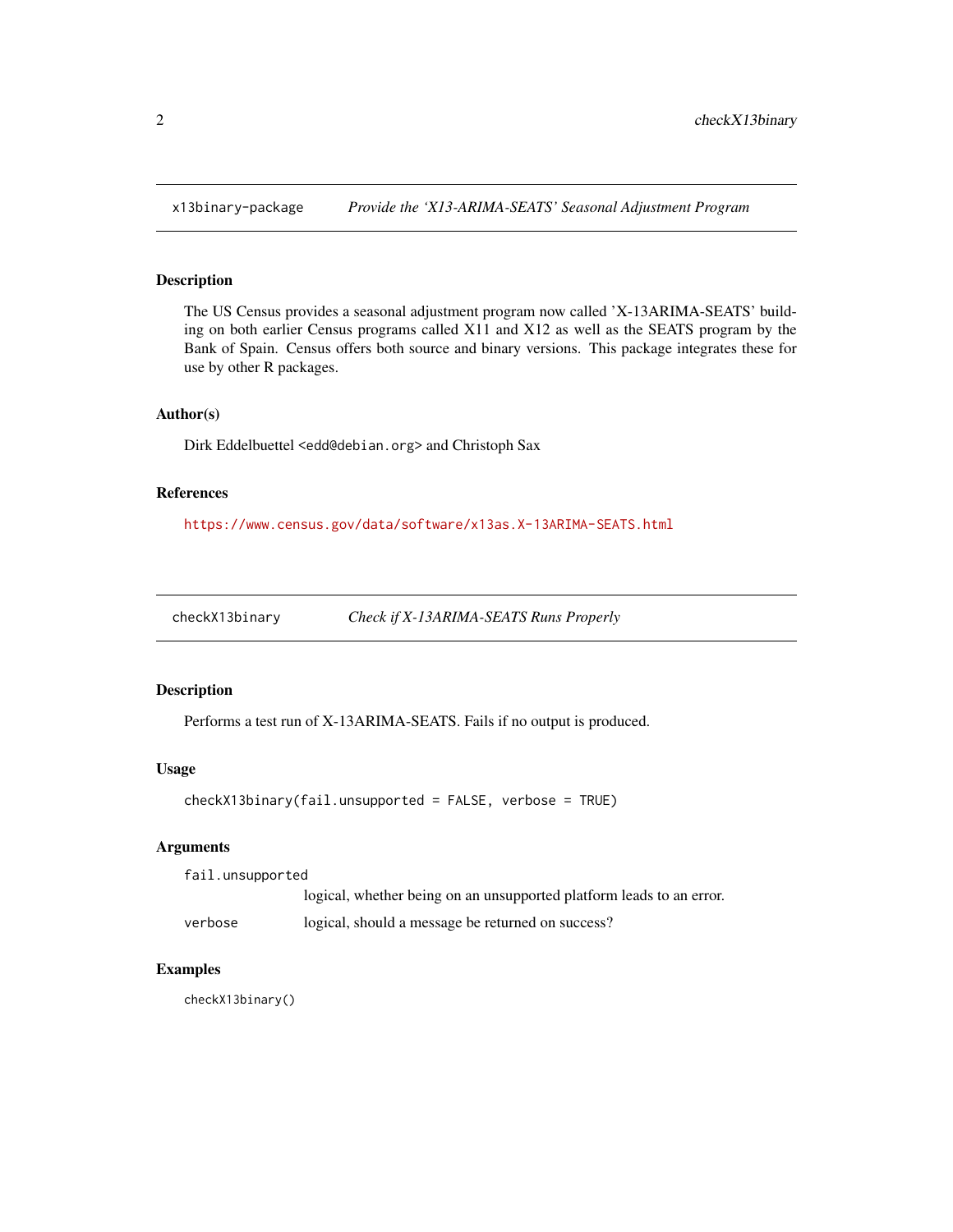<span id="page-2-0"></span>supportedPlatform *Test Platform Support*

#### Description

Returns TRUE is the platform is supported, FALSE otherwise.

#### Usage

supportedPlatform()

#### Examples

supportedPlatform()

#### x13path *Full Path to X-13ARIMA-SEATS*

#### Description

Returns the full full path to the X-13ARIMA-SEATS binary contained in the package, or "" if the platform is unsupported.

#### Usage

x13path()

#### Examples

x13path()